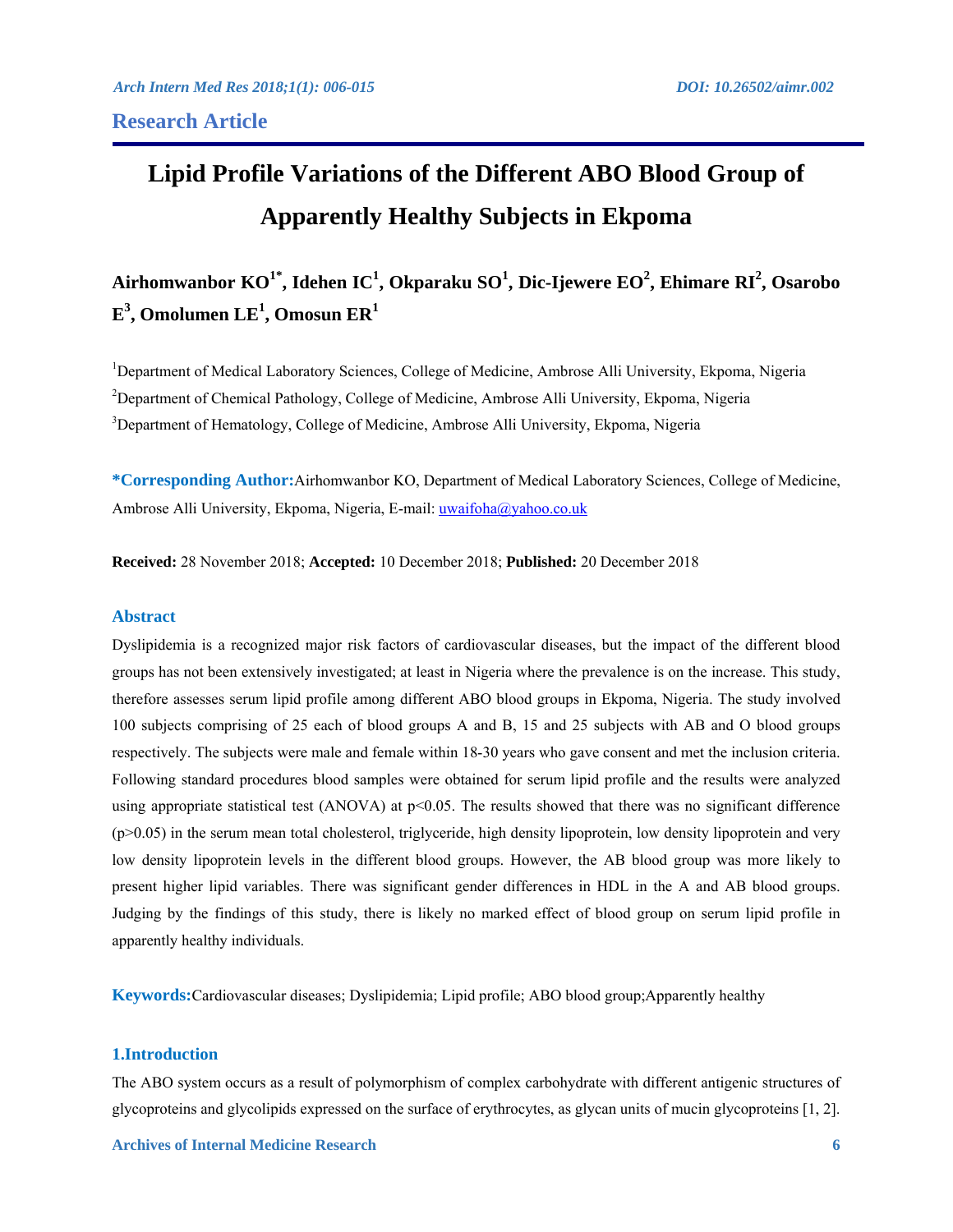According to Storry, et al.[2], the A and B alleles of the ABO, locus encode A and B glycosyltransferase activities, which convert precursor H antigen into either A or B determinants, the A and B antigens having an extra saccharide unit to the O unit (N-acetylgalactosamine and galactose, respectively). Group O individuals lack such transferase enzymes (loss of function) and express basic, unchanged H-antigen [2]. The clinical significance of ABO blood group system is now known to extend beyond blood transfusion and solid organ transplantation to its correlation with pathogenesis of several systemic diseases.

In the past, researches on the association of ABO blood groups with different pathologies have been of immense interest. Several studies have elucidated the role of blood groups as predisposing factors for diseases such as gastric cancer [3], peptic ulcer [4], pancreatic cancer [5], breast cancer [6], upper urinary tract cancer [7], ovarian cancer [8], bladder cancer [9], pulmonary diseases [10], upper urinary tract infection [11], cardiovascular diseases [12], asthma [13] and psychological disorders [14]. Of these, studies on association of blood groups and cardiovascular diseases (CVD) have been of great significance. Several reports have appeared in recent years, suggesting an association between blood groups and various manifestations of heart diseases [15]. During the last few decades, some reports have suggested that ABO blood groups are associated with risk of ischemic heart diseases and developing severe manifestation of atherosclerosis [16].

CVD that includes Coronary artery disease (CAD) and other heart diseases are the principal cause of mortality and disability worldwide [17] and lipids and lipoproteins which are central to the metabolism have become increasingly important in the association with coronary heart disease (CHD) [18]. In fact, it has been established that dyslipidemia is one of the major risk factors of cardiovascular diseases and that it acts synergistically with other major risk factors of this disease [19, 20]. Risk factors for developing cardiovascular diseases are known to be proportional to the levels of total serum cholesterol (TC), low-density lipoprotein cholesterol (LDL-C) and triglycerides (TGs). However, there is an inverse relation between risk factors for CVD and levels of serum highdensity lipoprotein cholesterol (HDL-C), since this lipoprotein is known to be protective against heart diseases and stroke by being involved in the reverse cholesterol transport process.

Prior studies show inconsistent results with respect to distribution of ABO blood groups and risk factors for CVD in different parts of the world [12, 15, 16]. Most previous studies have reported that A blood group are predisposed to cardiovascular disease and that type O blood group is a protective anti-atherogenic factors [21, 22]. Nevertheless, the subjects understudy in most of these investigations has been confirmed cases of CVD. Since reducing risk factors is the basic clinical approach to decreasing the mortality and morbidity caused by CVD, we planned to confirm the relationship between ABO blood group and serum lipid profile among healthy population, with a view to design an effective strategy for primary prevention of risk factors that are known to cause CVD. Also, there is very little data with respect to the relationship between blood pressure, blood grouping and lipid profile in our locality. The aim of this study is therefore to compare the serum lipid profile between the different ABO blood groups and assess the influence of gender in apparently healthy subjects in Ekpoma-Nigeria.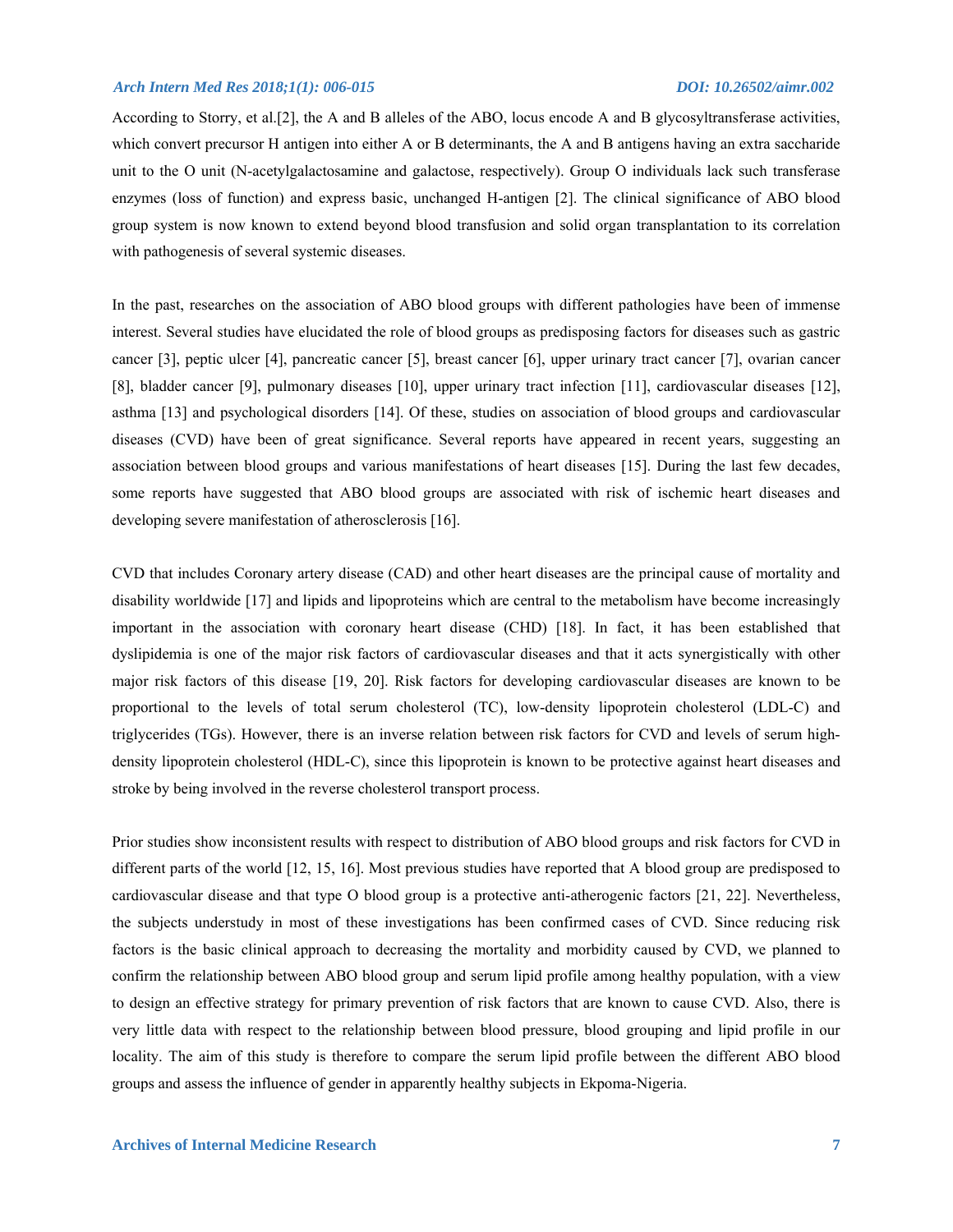### **2. Materials and Methods**

#### **2.1 Study area**

This study was carried out in Ekpoma, Esan- West Local Government Area of Edo State. The town is located at latitude  $6^{\circ}$ .75<sup>I</sup>N and longitude  $6^{\circ}$ .13<sup>I</sup>E with an estimated population size of 125,842 people at the 2006 census [23]. The inhabitants are mainly students, civil servants and farmers.

#### **2.2 Population of study**

This study was conducted on 100 apparently healthy subjects. The study population consists of 35 blood group O, 25 blood group A, 25 blood group B and 15 blood group AB individuals of age range 18- 30 years. A questionnaire was administered for collection of specific information from each student participating in the study, which was carried out between September and December, 2017.

#### **2.3 Ethical considerations**

Ethical permission for this study was obtained from the Research and Ethics Committee of Ambrose Alli University, Ekpoma and informed consent was also obtained. The study was conducted according to the protocol approval of the ethical review committees.

### **2.4 Inclusion and exclusion criteria**

Only apparently healthy subjects in Ekpoma within the age range 18 and 30 years were recruited for this study. Subjects with pregnancy, DM, history of smoking and any other visible ailments were excluded from this study.

### **2.5 Sample collection and analysis**

Two specimen bottles were used for each subject. Anticoagulant bottles containing K2 EDTA for blood grouping test and plain container for lipid profile assay. Fasting blood sample (5ml) was collected by clean venepuncture from the ante-cubital fossa into already labeled bottles, without undue pressure to either the arm or the plunger of the syringe. The samples in the K2 EDTA anticoagulant bottles were tested immediately for blood group using commercially prepared anti-sera (anti-A, anti-B, anti-AB and anti-D). The blood samples in a plain container were centrifuged at 4000rpm for 10 minutes. The serum was separated into a clean dry plain container and stored frozen until analysis was done at room temperature.

Total cholesterol was determined via the Enzymatic Endpoint method (CHOD-PAP) following the described method by Richmond [24]. Triglyceride was evaluated via the colorimetric method as described by Trinder [25]. High density lipoproteinwas **e**stimated by the precipitation method described by Lopes-virella [26]. Low density lipoprotein and very low density lipoprotein were estimated using the Friedewaldformular [27].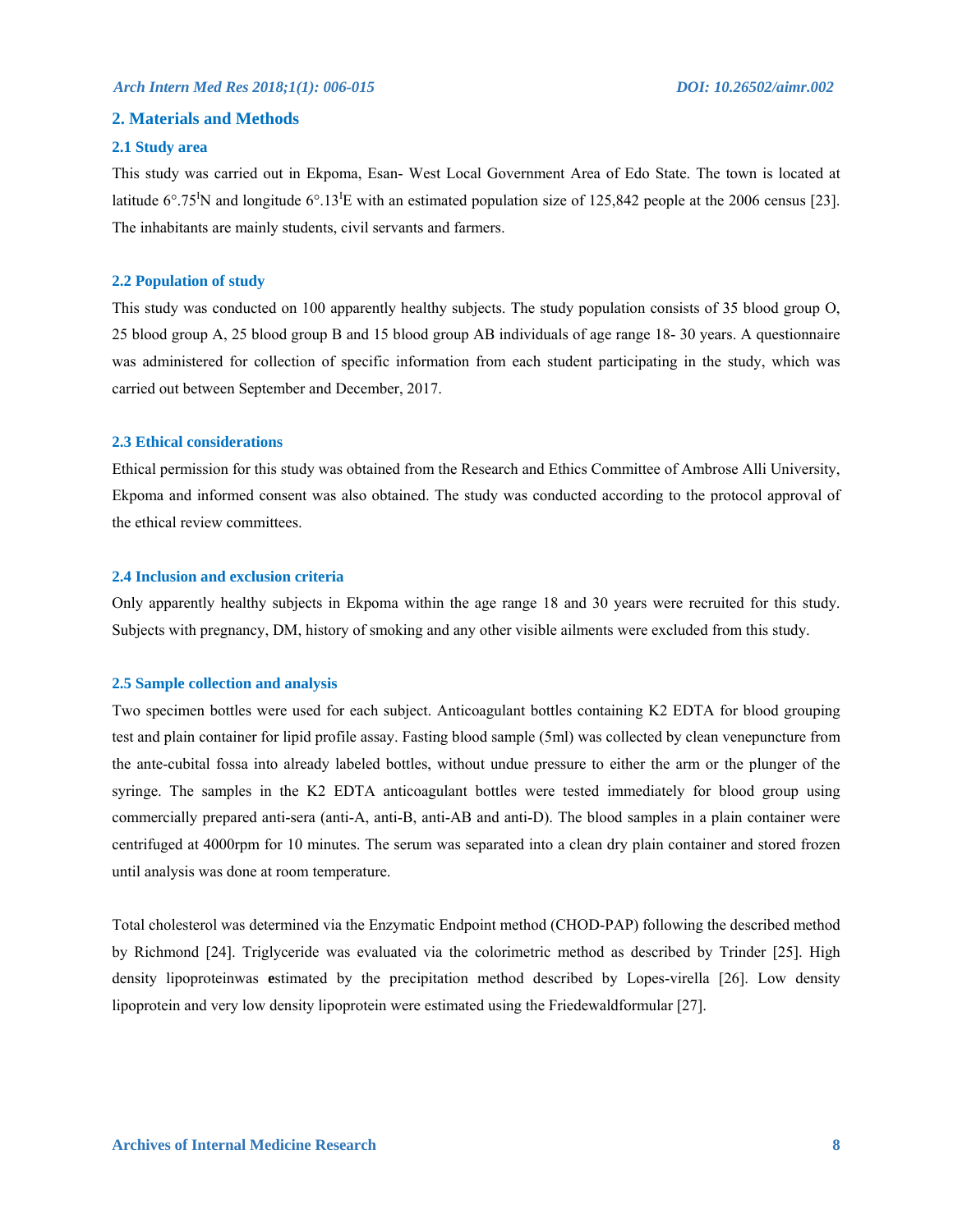#### **2.6 Statistical analysis**

The data generated from this study were analyzed using Statistical Package for the Social Sciences (SPSS) version 20 to determine the mean and standard deviation. The level of significance was set at  $\alpha$ =0.05, and a p-value less than 0.05 (P<0.05) was considered statistically significant. The significance of difference among the groups was assessed by repeated-measures analysis of variance (ANOVA) and where applicable student "t" test.

# **3. Results**

Table 1 shows the mean serum lipid profile among the different ABO blood group of apparently healthy subjects in Ekpoma. The mean age of the studied groups was between  $21.00\pm2.82$  years and  $22.13\pm3.27$  years. There was no significant difference (F=0.886; p=0.452; p>0.05) in the ages of the blood groups. Mean serum total cholesterol was higher in blood group AB (3.94 $\pm$ 0.64 mmol/l) but the difference with other blood groups was not significant  $(F=1.703; p=0.172; p>0.05)$ . Also, there was a higher mean serum triglyceride level in AB blood group  $(1.39\pm0.48)$ mmol/l) compared to other blood groups but the difference was not significant (F=1.206; p=0.312; p>0.05). Mean serum high density lipoprotein level was higher in O blood group  $(1.80\pm0.46 \text{ mmol/l})$ , however, the difference was statistically not significant ( $F=0.987$ ;  $p=0.403$ ;  $p>0.05$ ) compared to other blood groups. Mean serum low density lipoproteins (1.68±0.64 mmol/l) and very low density lipoprotein (0.64±0.22 mmol/l) were higher in AB group, but the difference compared to other blood groups were not significant  $(p>0.05)$ .

| <b>Parameters</b> | <b>Blood group A</b>         | <b>Blood group B</b>          | <b>Blood group AB</b>         | <b>Blood group O</b>          | <b>F-value</b> | p-value |
|-------------------|------------------------------|-------------------------------|-------------------------------|-------------------------------|----------------|---------|
|                   | $(n=25)$                     | $(n=25)$                      | $(n=15)$                      | $(n=35)$                      |                |         |
| AGE (Years)       | $21.96 \pm 2.63^{\circ}$     | $21.40 \pm 2.48$ <sup>a</sup> | $22.13 \pm 3.27$ <sup>a</sup> | $21.00 \pm 2.82$ <sup>a</sup> | 0.886          | 0.451   |
| $TC \ (mmol/l)$   | $3.66 \pm 0.40^a$            | $3.81 \pm 0.53^{\text{a}}$    | $3.94 \pm 0.64^{\text{a}}$    | $3.67 \pm 0.34$ <sup>a</sup>  | 1.703          | 0.172   |
| $TG \, (mmol/l)$  | $1.27 \pm 0.32^{\text{a}}$   | $1.33 \pm 0.38$ <sup>a</sup>  | $1.39 \pm 0.48^a$             | $1.21 \pm 0.26^a$             | 1.206          | 0.312   |
| $HDL$ (mmol/l)    | $1.62 \pm 0.31$ <sup>a</sup> | $1.73 \pm 0.61^a$             | $1.62 \pm 0.27$ <sup>a</sup>  | $1.80 \pm 0.46$ <sup>a</sup>  | 0.987          | 0.403   |
| $LDL$ (mmol/l)    | $1.44 \pm 0.33$ <sup>a</sup> | $1.50 \pm 0.65^{\text{a}}$    | $1.68 \pm 0.64$ <sup>a</sup>  | $1.42 \pm 0.38$ <sup>a</sup>  | $1.813^a$      | 0.167   |
| VLDL (mmol/l)     | $0.58 \pm 0.15^a$            | $0.60 \pm 0.17^a$             | $0.64 \pm 0.22^{\text{a}}$    | $0.55 \pm 0.12^a$             | 1.249          | 0.296   |

Values are Mean ± SD. Key: TC-total cholesterol; TG-triglyceride; HDL-high density lipoprotein; LDL-low density lipoprotein; VLDL-very low density lipoprotein.

**Table 1:** Lipid profile among different ABO blood group of apparently healthy subjects.

Table 2 shows the mean serum lipid profile of blood group A subjects between male and female. Female blood group A had a non-significant higher mean total cholesterol  $(3.73\pm0.47 \text{ mmol/l vs. } 3.60\pm0.34 \text{ mmol/l})$  and triglyceride  $(1.29\pm0.36 \text{ mmol/l vs. } 1.26\pm0.30 \text{ mmol/l})$  levels and a nonsignificant lower (p>0.05) low density lipoprotein  $(1.31\pm0.40 \text{ mmol/l} \text{ vs. } 1.54\pm0.23 \text{ mmol/l})$  and very low density lipoprotein  $(0.58\pm0.17 \text{ mmol/l} \text{ vs. } 1.54\pm0.23 \text{ mmol/l})$ 0.57±0.14 mmol/l) levels compared to male. However, there was a significant higher (p<0.05) high density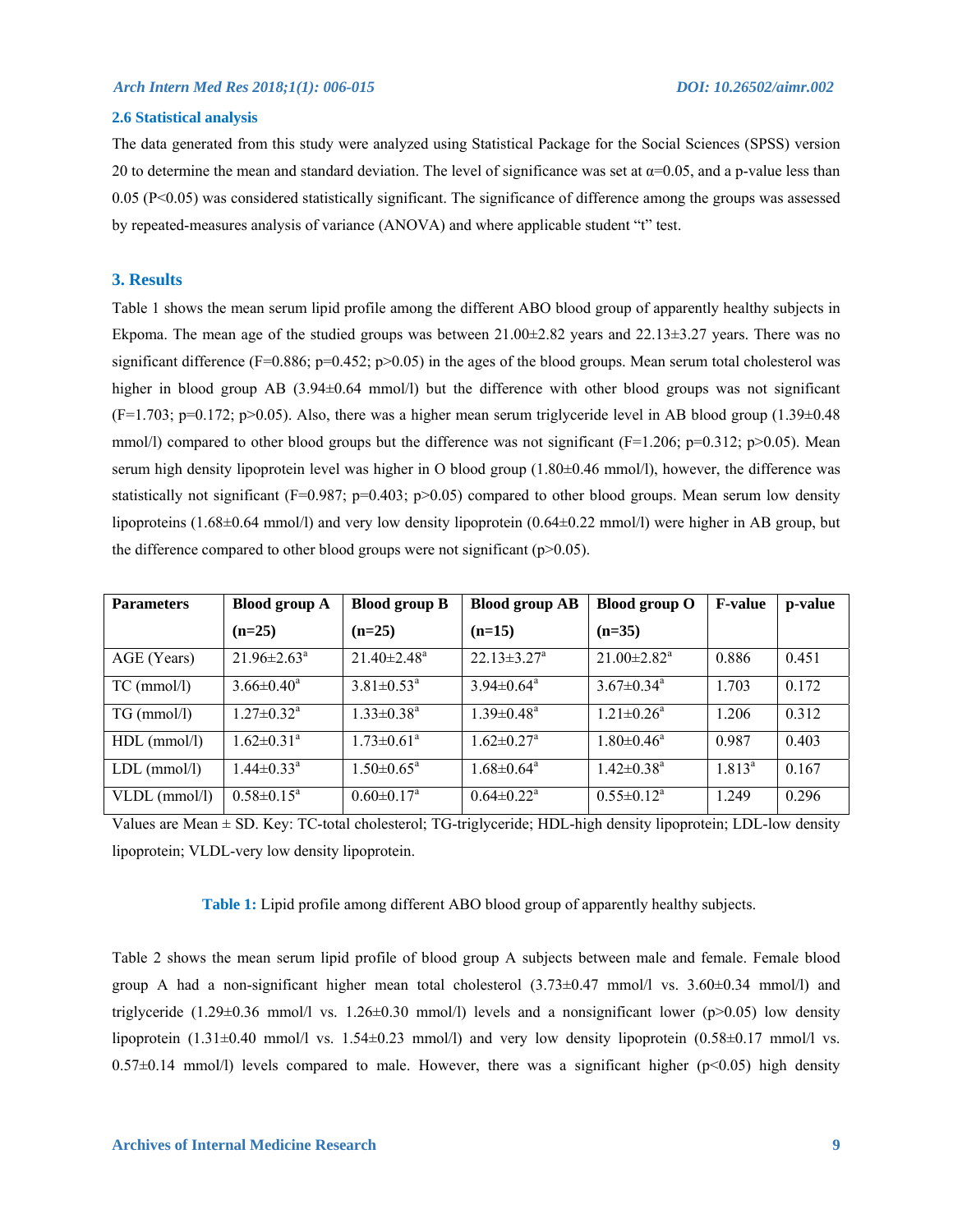lipoprotein in the female A blood group  $(1.79\pm0.18 \text{ mmol/l})$  compared to the male A blood group  $(1.48\pm0.32 \text{ mol})$ mmol/l).

| <b>Parameters</b> | $Female(n=11)$  | $Male(n=14)$     | t-value | p-value |
|-------------------|-----------------|------------------|---------|---------|
| $TC$ (mmol/l)     | $3.73 \pm 0.47$ | $3.60\pm0.34$    | 0.822   | 0.419   |
| $TG \, (mmol/l)$  | $1.29 \pm 0.36$ | $1.26 \pm 0.30$  | 0.253   | 0.802   |
| $HDL$ (mmol/l)    | $1.79 \pm 0.18$ | $1.48 \pm 0.32*$ | 2.937   | 0.008   |
| $LDL$ (mmol/l)    | $1.31 \pm 0.40$ | $1.54 \pm 0.23$  | 1.845   | 0.078   |
| $VLDL$ (mmol/l)   | $0.58 \pm 0.17$ | $0.57 \pm 0.14$  | 0.229   | 0.821   |

Values are Mean ± SD. Key: \*indicates significant difference. TC-total cholesterol; TG-triglyceride; HDL-high density lipoprotein; LDL-low density lipoprotein; VLDL-very low density lipoprotein.

**Table 2:** Lipid profile of male and female blood group A subjects.

Table 3 shows the mean serum lipid profile of blood group B subjects between male and female. Female blood group B subject had non-significant higher mean triglyceride (1.37±0.47 mmol/l vs. 1.29±0.29 mmol/l) and very low density lipoprotein (0.62±0.21 mmol/l vs. 0.59±0.13 mmol/l) levels while male counterpart had non-significant higher mean total cholesterol level  $(3.72\pm0.56 \text{ mmol/l vs. } 3.89\pm0.50 \text{ mmol/l})$ . However, female blood group B subjects had significantly (p<0.05) high mean high density lipoprotein (1.99±0.72 mmol/l vs. 1.49±0.35 mmol/l) while male had significant higher (p<0.05) mean low density lipoprotein (1.20±0.48 vs. 1.77±0.69).

| <b>Parameters</b> | $Female(n=12)$  | $Male(n=13)$     | t-value | p-value |
|-------------------|-----------------|------------------|---------|---------|
| $TC$ (mmol/l)     | $3.72 \pm 0.56$ | $3.89\pm0.50$    | 0.808   | 0.427   |
| $TG \, (mmol/l)$  | $1.37 \pm 0.47$ | $1.29 \pm 0.29$  | 0.538   | 0.596   |
| $HDL$ (mmol/l)    | $1.99 \pm 0.72$ | $1.49 \pm 0.35*$ | 2.223   | 0.036   |
| $LDL$ (mmol/l)    | $20\pm0.48$     | $1.77 \pm 0.69*$ | 2.415   | 0.024   |
| $VLDL$ (mmol/l)   | $0.62 \pm 0.21$ | $0.59 \pm 0.13$  | 0.503   | 0.620   |

Values are Mean ± SD. Key: \*indicates significant difference. TC-total cholesterol; TG-triglyceride; HDL-high density lipoprotein; LDL-low density lipoprotein; VLDL-very low density lipoprotein.

**Table 3:** Lipid profile of apparently healthy male and female blood group B subjects.

Table 4 shows the mean serum lipid profile of blood group AB subjects between male and female. Female blood group AB subjects had non-significant higher ( $p>0.05$ ) mean total cholesterol (3.99±0.65 mmol/l vs. 3.88±0.67 mmol/l) and low density lipoprotein  $(1.84\pm0.61 \text{ mmol/l} \text{ vs. } 1.50\pm0.69 \text{ mmol/l})$  while the male counterpart had nonsignificant higher (p>0.05) mean triglyceride  $(1.37\pm0.39 \text{ mmol/l vs. } 1.41\pm0.59 \text{ mmol/l})$ , high density lipoprotein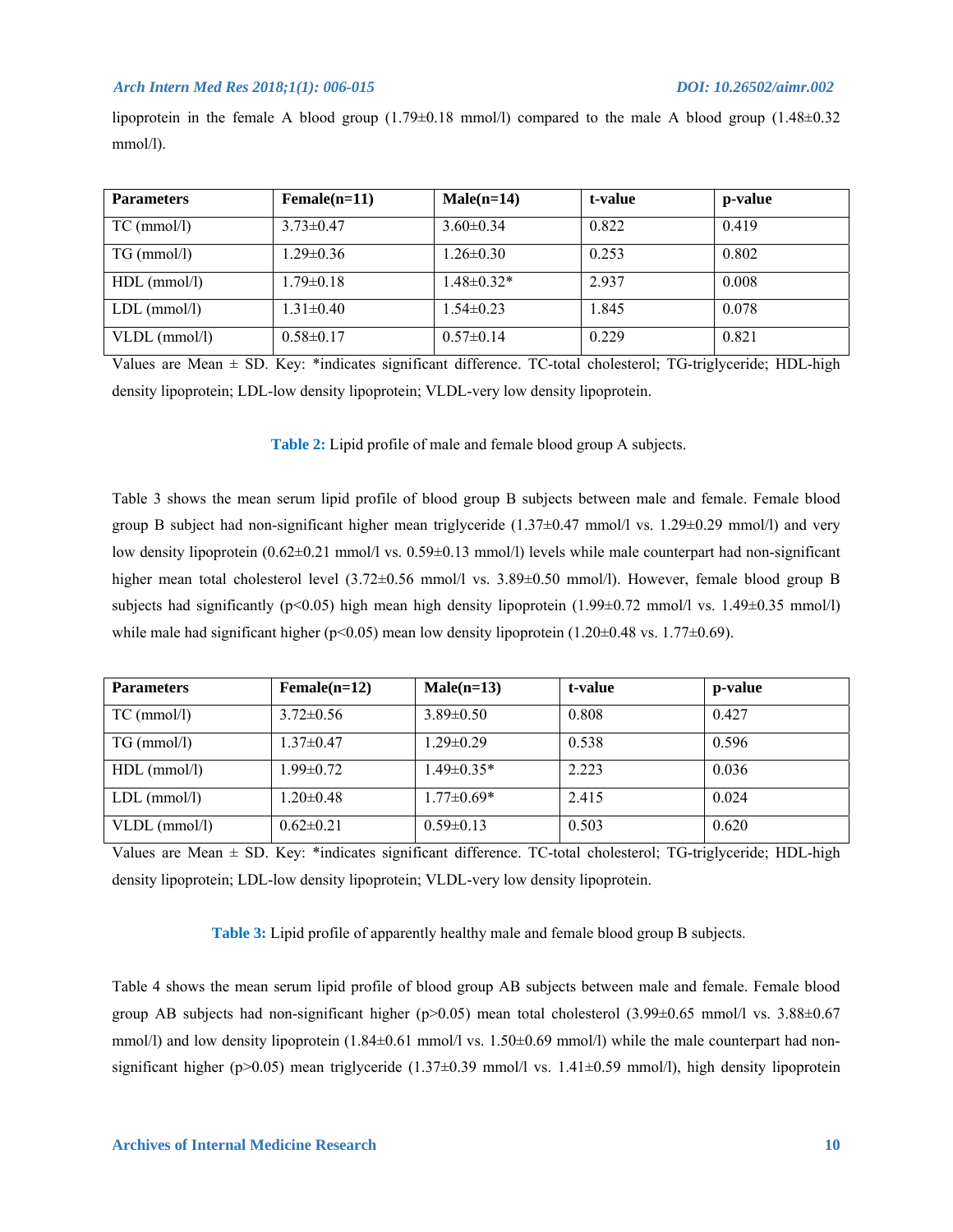$(1.52\pm0.21 \text{ mmol/l vs. } 1.74\pm0.29 \text{ mmol/l})$  and very low density lipoprotein  $(0.63\pm0.19 \text{ mmol/l vs. } 0.64\pm0.27 \text{ nmol/l})$ mmol/l).

| <b>Parameters</b> | $Female(n=8)$   | $Male(n=7)$     | t-value | p-value |
|-------------------|-----------------|-----------------|---------|---------|
| $TC$ (mmol/l)     | $3.99 \pm 0.65$ | $3.88 \pm 0.67$ | 0.336   | 0.742   |
| $TG \, (mmol/l)$  | $1.37 \pm 0.39$ | $1.41\pm0.59$   | 0.150   | 0.883   |
| $HDL$ (mmol/l)    | $1.52 \pm 0.21$ | $1.74 \pm 0.29$ | 1.680   | 0.117   |
| $LDL$ (mmol/l)    | $1.84 \pm 0.61$ | $1.50\pm0.69$   | 1.020   | 0.326   |
| $VLDL$ (mmol/l)   | $0.63 \pm 0.19$ | $0.64 \pm 0.27$ | 0.085   | 0.934   |

Values are Mean ± SD. Key: TC-total cholesterol; TG-triglyceride; HDL-high density lipoprotein; LDL-low density lipoprotein; VLDL-very low density lipoprotein.

**Table 4:** Lipid profile of apparently healthy male and female blood group AB subjects.

Table 5 shows the mean serum lipid profile of blood group O subjects between male and female. Except for the mean low density lipoprotein  $(1.35\pm0.40 \text{ mmol/l vs. } 1.28\pm0.36 \text{ mmol/l})$  that was non-significantly higher (p>0.05) in female blood group O subjects, mean total cholesterol (3.58±0.30 mmol/l vs. 3.77±0.36 mmol/l), triglyceride  $(1.16\pm0.15 \text{ mmol/l vs. } 1.25\pm0.33 \text{ mmol/l})$ , high density lipoprotein  $(1.68\pm0.43 \text{ mmol/l vs. } 1.92\pm0.47 \text{ mmol/l})$  and very low density lipoprotein (0.53±0.07 mmol/l vs. 0.57±0.15 mmol/l) were non-significantly higher (p>0.05) in male blood group O subjects.

| <b>Parameters</b> | $Female(n=18)$  | $Male(n=17)$    | t-value | p-value |
|-------------------|-----------------|-----------------|---------|---------|
| $TC \, (mmol/l)$  | $3.58 \pm 0.30$ | $3.77 \pm 0.36$ | 1.690   | 0.100   |
| $TG \, (mmol/l)$  | $1.16 \pm 0.15$ | $1.25 \pm 0.33$ | 1.036   | 0.308   |
| $HDL$ (mmol/l)    | $1.68 \pm 0.43$ | $1.92 \pm 0.47$ | 1.536   | 0.134   |
| $LDL$ (mmol/l)    | $1.35 \pm 0.40$ | $.28 \pm 0.36$  | 0.573   | 0.571   |
| $VLDL$ (mmol/l)   | $0.53 \pm 0.07$ | $0.57 \pm 0.15$ | 1.050   | 0.301   |

Values are Mean ± SD. Key: TC-total cholesterol; TG-triglyceride; HDL-high density lipoprotein; LDL-low density lipoprotein; VLDL-very low density lipoprotein.

**Table 5:** Lipid profile of apparently healthy male and female blood group O subjects.

# **4. Discussion**

Risk factors for developing cardiovascular diseases are known to be proportional to the levels of total serum cholesterol (TC), low-density lipoprotein cholesterol (LDL-C) and triglycerides (TGs) [19, 20]. This study assessed serum lipid profile among the different ABO blood group of apparently healthy subjects in Ekpoma to know which blood group is likely to be more exposed to cardiovascular diseases. The findings of the present study showed that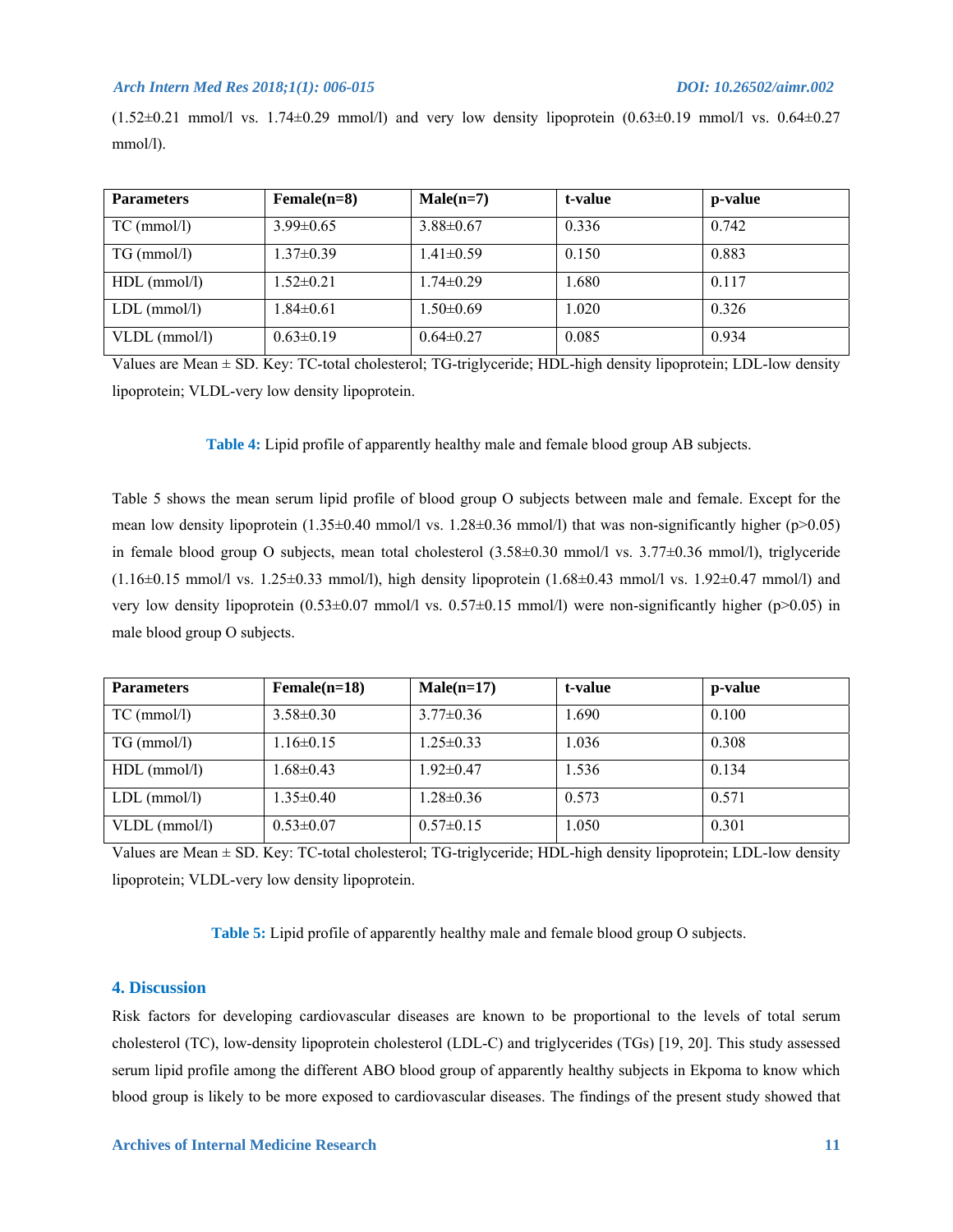there was no significant association in the serum levels of TC, TG and lipoproteins among the different blood groups. These observations are in agreement with the findings by Amirzadegan et al. [28] who also showed no positive correlation between different blood groups and development of CAD and the prevalence of major cardiovascular risk factors in patients who underwent coronary artery bypass graft. Studies by Ghazaee et al. [29] and Farah et al. [30] have also revealed a lack of association between ABO blood groups and serum lipid profile among Iranian and Saudi Arabian population respectively. In fact, Contiero et al. [31] working in Italian population revealed there was no association between total, HDL- and LDL-cholesterol and ABO blood groups while triglyceride levels were higher in individuals with B antigen (B+AB) than in subjects without this antigen. The findings of this study disagree with that of Iheanacho et al. [32] working within Aba Metropolitan who found the tendency of blood group A individual to be more likely predisposed to cardiovascular disease genetically than individuals with blood O.

Hypercholesterolemia is considered a risk factor in the development of ischemic heart disease [33]. Besides, elevated low density lipoprotein cholesterol, depressed high density lipoprotein cholesterol as well as increase triglyceride are other important risk factors for cardiovascular diseases [34] and this relation holds true irrespective of sex and age. Although not significant in the present study, it was observed that blood group AB subjects have higher levels of total cholesterol, triglyceride and low density lipoprotein when compared with other blood groups. Also lower level of high density lipoprotein was also recorded in blood group AB. Thus, suggesting blood group AB to me more likely exposed. This result is in agreement with the findings of Meade et al. [16] where they showed higher incidence of ischemic heart diseases in patients with blood group phenotype AB as compared with groups O, A or B. Similar findings have been reported by Girgla et al. [35] and Farah et al. [30] where they showed a significant relation of phenotype AB with serum lipid parameters in north Indian population and Saudi Arabian respectively. Since high levels of serum cholesterol and low high density lipoprotein cholesterol are known to be major risk factors in the development of CVD, these results indicate that people with blood group AB may be at a higher risk of developing these diseases.

There was no significant association in the serum lipid profile of studying population based on gender except in blood group A and B where there were significant increases in the levels of high density lipoprotein in female subjects when compared with their male counterpart. The increase may be as a result of high levels of circulating oestrogen in the female participants. This assertion is based on the fact by Knopp et al. [36] that estrogen exerts a favorable effect on lipoprotein metabolism by increasing VLDL-C synthesis leading to a subsequent decrease in LDL-C and increase in HDL-C. Thus, the observed significance present in the blood group A and B female compared to their male counterpart may be hormone related.

In conclusion, this study revealed that there was no marked relationship between serum lipid values and different ABO blood groups in the study population. Since lipid profile is a genetic component, family history may play an important role in the development of risk factors for cardiovascular diseases. Based on the blood group showing abnormal levels of lipid parameters, the study implicated blood group AB. It is however important to know that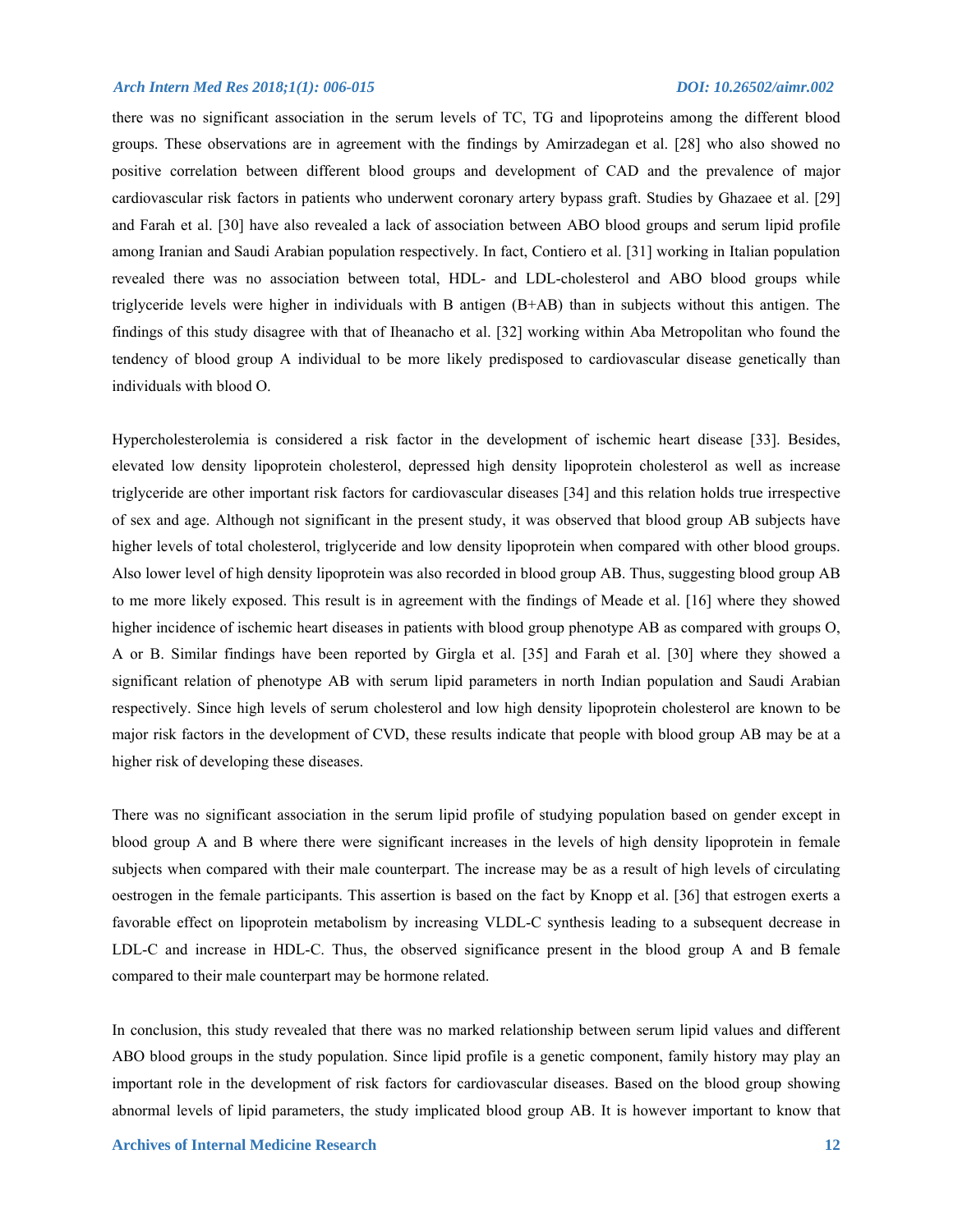many factors play a major role to produce clinical cardiovascular diseases. It is our opinion that other factors like environmental factors might be a likely predisposing factor that the ABO blood type in stimulation of cardiovascular diseases. It our concluded therefore that more elaborate study with a much larger sample size be carried out to confirm the findings, especially association of blood group AB and Rhesus with lipid profile.

# **References**

- 1. Eastlund T. The histo-blood group ABO system and tissue transplantation. Transfusion 38 (1998): 975-988.
- 2. Storry JR, Olsson ML. The ABO blood group system revisited: A review and update. Immunohematology 25 (2009): 48-59.
- 3. Wang Z, Liu L, Ji j, et al. ABO Blood Group System and Gastric Cancer: A Case-Control Study and Meta-Analysis. Int J Mol Sci 13 (2012): 13308-13321.
- 4. Edgren G, Hjalgrim H, Rostgaard K, et al. Risk of gastric cancer and peptic ulcers in relation to ABO blood type: A cohort study. Am J Epidemiol 172 (2010): 1280-1285.
- 5. Risch HA, Lu L, Wang J, et al. ABO Blood Group and Risk of Pancreatic Cancer: A Study in Shanghai and Meta-Analysis. Am J Epidemiol177 (2013): 1326-1337.
- 6. Flavarjani AHM, Hedayatpour B, Bashardoost N, et al. Study of the association between blood types and breast cancer among Isfahanian women with breast cancer. Adv Biomed Res 43 (2014): 1-10.
- 7. Kvist E, Lauritzen AF, Bredesen J, et al. Relationship Between Blood Groups and Tumors of the Upper Urinary Tract. Scandinavian Journal of Urology and Nephrology 22 (1988): 289-291.
- 8. Gates MA, Wolpin BM, Cramer DW, Hankinson SE, et al. ABO blood group and incidence of epithelial ovarian cancer. Int J Cancer 128 (2011): 482-486.
- 9. Nakata S, Sato J, Ohtake N, et al. Epidemiological study of risk factors for bladder cancer. HinyokikaKiyo (Article in Japanese) 41 (1995): 969-977.
- 10. Kauffmann F, Frette C, Pham QT, et al. Associations of blood group-related antigens to FEV1, wheezing and asthma. Am J Respir Crit Care Med 153 (1996): 76-82.
- 11. Voigtmann B,Burchardt U. ABO blood groups in patients with nephropathies (German). Z Gesamte Inn Med 46 (1991): 156-159.
- 12. Capuzzo E, Bonfanti C, Frattini F, et al. The relationship between ABO blood group and cardiovascular disease: results from the Cardio risk program. Ann Transl Med 4 (2016): 189-193.
- 13. Falsarella N, Ferreira AIC, Nakashima F, et al. Evidence of an association between the O blood group and allergic rhinitis. Rev Bras HematolHemoter 33 (2011): 444-448.
- 14. Abakah HSS. Depression and Its Relation with Blood Group According Differences (Sex).International Journal of Applied Science and Technology 5 (2015): 175-184.
- 15. McKeigue PM. Coronary heart disease in Indians, Pakistanis, and Bangladeshis: Aetiology and possibilities for prevention. Br Heart J 67 (1992): 341-342.
- 16. Meade TW, Cooper JA, Stirling Y, et al. Factor VIII, ABO blood group and the incidence of ischemic heart disease. British Journal of Hematology 88 (1994): 601-607.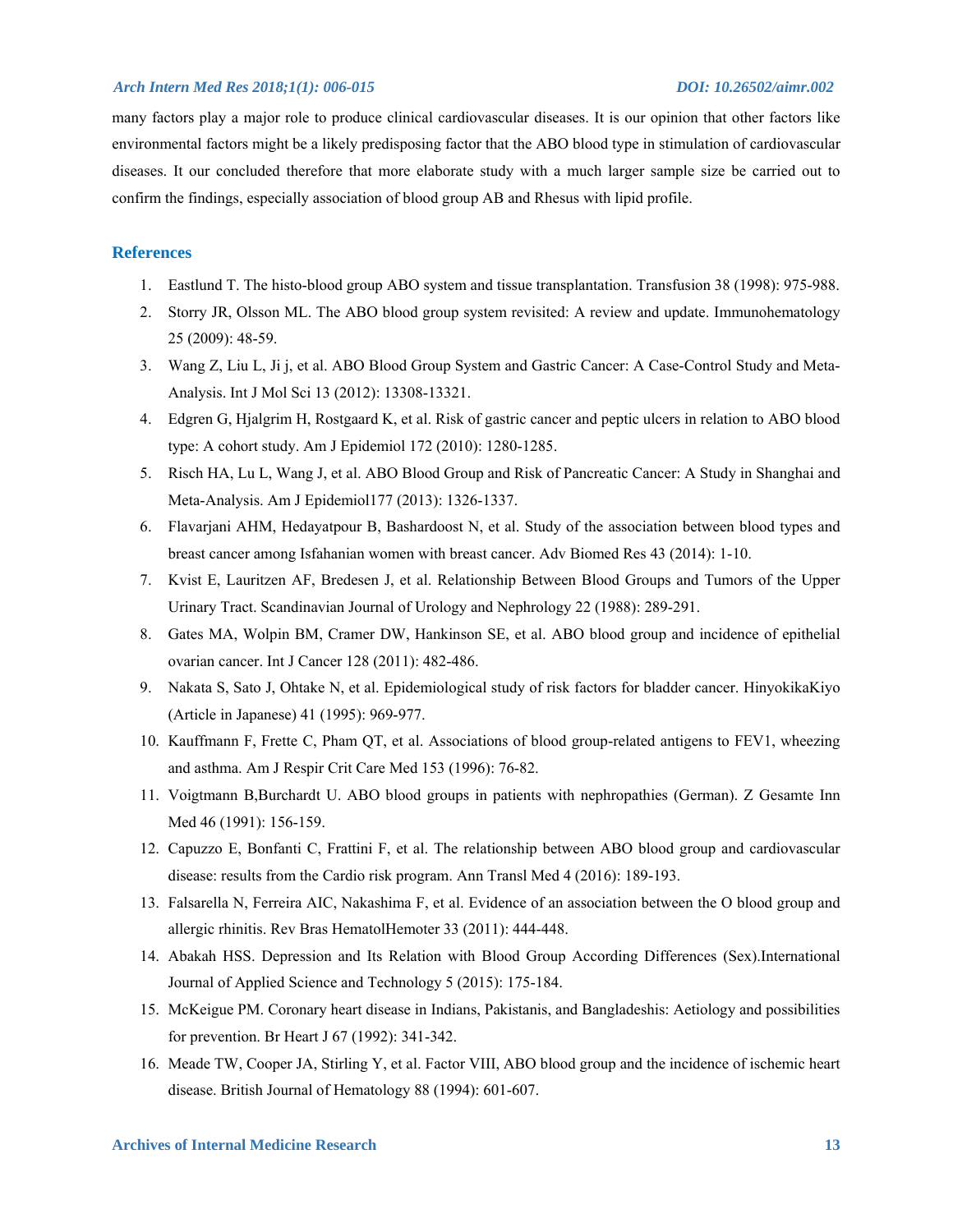- 17. Mendis S, Puska P, Norrving B. Global Atlas on Cardiovascular Diseases Prevention and Control. World Health Organization Geneva 2011 : 3-18.
- 18. Hevonoja KL, Chait MH, Howard NT. Metabolism of low density lipoprotein from patients with diabetic hyperglyceridemia by cultured human skin fibroblasts. Diabetes 34 (2000): 8-14.
- 19. Hatmi ZN, Tahvildari S,Gafarzadeh MA, et al. Prevalence of coronary artery disease risk factors in Iran: A population based survey. BMC Cardiovascular Disorders 32 (2007): 1-5.
- 20. Klop B, Elte JW,Cabezas MC. Dyslipidemia in obesity: mechanisms and potential targets. Nutrients 5 (2013): 1218-1240.
- 21. Platt D, Mulhberg W, Kiehl L, et al.ABO blood group system, age, sex and risk factors and cardiac infarction. ArchGerontol Geritar 4 (2000): 241-249.
- 22. Stakisaitis D, Masuylis A, Benetitis R. Coronary artherosclerosis and blood groups of ABO system in women. Kaunas 38 (2000): 230-235.
- 23. Ogbeide EM,Ikpotokin O. Population Model of Esan West Local Government Area of Edo State, Nigeria. Researcher 2 (2010): 9.
- 24. Richmond W.The development of an enzymatic technique for the assay of cholesterol in biological fluid. Scan J Clin Lab Invest 29 (1972): 26-26.
- 25. Trinder P. Cholesterol and Triglycerides estimation. Ann ClinBiochem 6 (1969): 24-26.
- 26. Lopes-Virella MF.High-Density Lipoprotein estimation, Precipitation method. Clin Chem 18 (1972):449.
- 27. Friedewald WT, Levy RI, Fredrickson DS.Estimation of the concentration of LDL-Cholesterol in plasma without use of the preparative ultracentrifuge. Clin Chem 18 (1972): 508-899.
- 28. Amirzadegan A, Salarifar M, Sadeghian S, et al. Correlation between ABO blood groups, major risk factors, and coronary artery disease. Int J Cardiol 110 (2006): 256-258.
- 29. Ghazaee SP, Bakhshandeh H, Mehrzad N, et al. ABO/Rh blood groups distribution and serum lipid profile: Is there any association? Health MED 8 (2014): 194-198.
- 30. Farah A, Rana Z, Rahma K. Relationship of blood groups with risk factors for cardiovascular diseases in saudiarabian population. Asian Journal of Research in Biological and Pharmaceutical Sciences 5 (2017): 16-24.
- 31. Contiero E, Chinello GE, Folin M. Serum lipids and lipoproteins associations with ABO blood groups. Anthropol Anz 52 (1994): 221-230.
- 32. Iheanacho K, Offiah S, Udo M, et al. Evaluation of Lipid Profile of Different ABO Blood Groups. International Journal of Research Studies in Medical and Health Sciences 3 (2018): 13-14.
- 33. Wafi NA. Blood groups and serum cholesterol. Kurdistan Academician Journal 5 (2007): 35-39.
- 34. Grover SA, Coupal L, Xiao PH. Identifying adults at increased risk of coronary disease.Journal of American Medical Association 274 (1995): 801-806.
- 35. Girgla KK, Kaur J, Kiran BK. Study of Serum Cholesterol and Lipoproteins in relation to ABO Blood Groups in North Indian Population.Indian Journal of Fundamental an Applied Life Sciences 1 (2011): 68- 72.
- 36. Knopp RH, Paramsothy P, Retzlaff BM, et al. Sex differences in lipoprotein metabolism and dietary